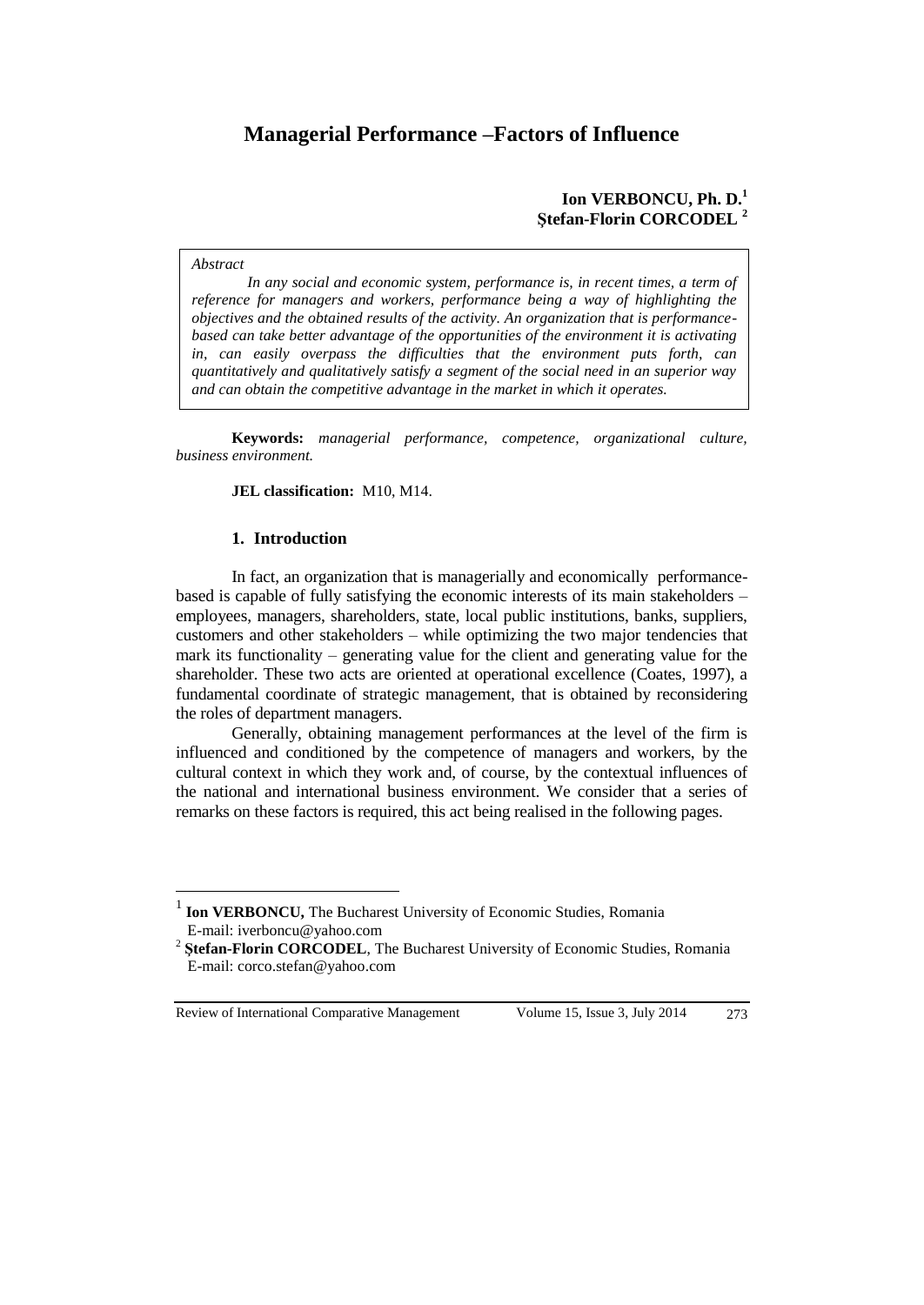# **2. The competence of managers and workers**

The first factor that influences the level of managerial performance is, undoubtedly, the competence of those that realize management processes. Through this we refer especially to the competence of managers, but also to the one of workers, that assure the implementation of decisions (Russu, 1998). Evidently, the decisive role is the one of managers, no matter what their position within the organizational structure is. Managers have a great influence on the managerial, economical and commercial behaviour of the organization they act in.

The concept of competence can be assessed through two different approaches. The first side of competence refers to the assigned or offered competence (also called official competence), while the second side refers to the basic competence of an individual (personal competence).

In the first approach, the official competence can be defined as the decisional freedom that a position holder (manager or worker) enjoys and is, from our perspective, the most important dimension the whole concept of competence. Regardless of the professional and managerial ability of an individual that is working within an organization, if that certain individual does not have the right or the freedom to decide on a certain management situations, performance cannot be attained within the organization.

In the second approach, the personal competence is highlighted through the professional and managerial knowledge, qualities and abilities that a position holder must have in order to take advantage of the official competence that certain position has. A job that is correctly developed (from the perspective of tasks, competence and responsibilities implied) can only generate performance if the person that handles it is competent enough. Based on this, the need for a permanent synchronization between the official competence and the personal one is highlighted, this symbiosis being the support of realizing individual objectives and of generating management, economic and social performance.

In terms of official competence, we can state that this side of competence is more relevant and intensive within management positions, while the professional side of the personal competence must be found, on different levels, within all the job holders of an organization. The management knowledge, qualities and abilities are only needed, evidently, for managers.

The links between competence and performance are, from our perspective, evident. A competent and professional manager substantiates and takes qualitative decisions (decisions that scientifically substantiated, well-timed, empowered, integrated in the sum of decisions and in a complete form), using modern management tools, that are more and more sophisticated, in a permissive cultural context, that allows him to promote a series of generally participative management styles. Managerial performance can be, thus, numerous and can be easily attained within the management practices of the organization. Through this, we refer to: the quality of decisions, the quality of the decisional mechanisms, the quality of management tools and methodologies, and others.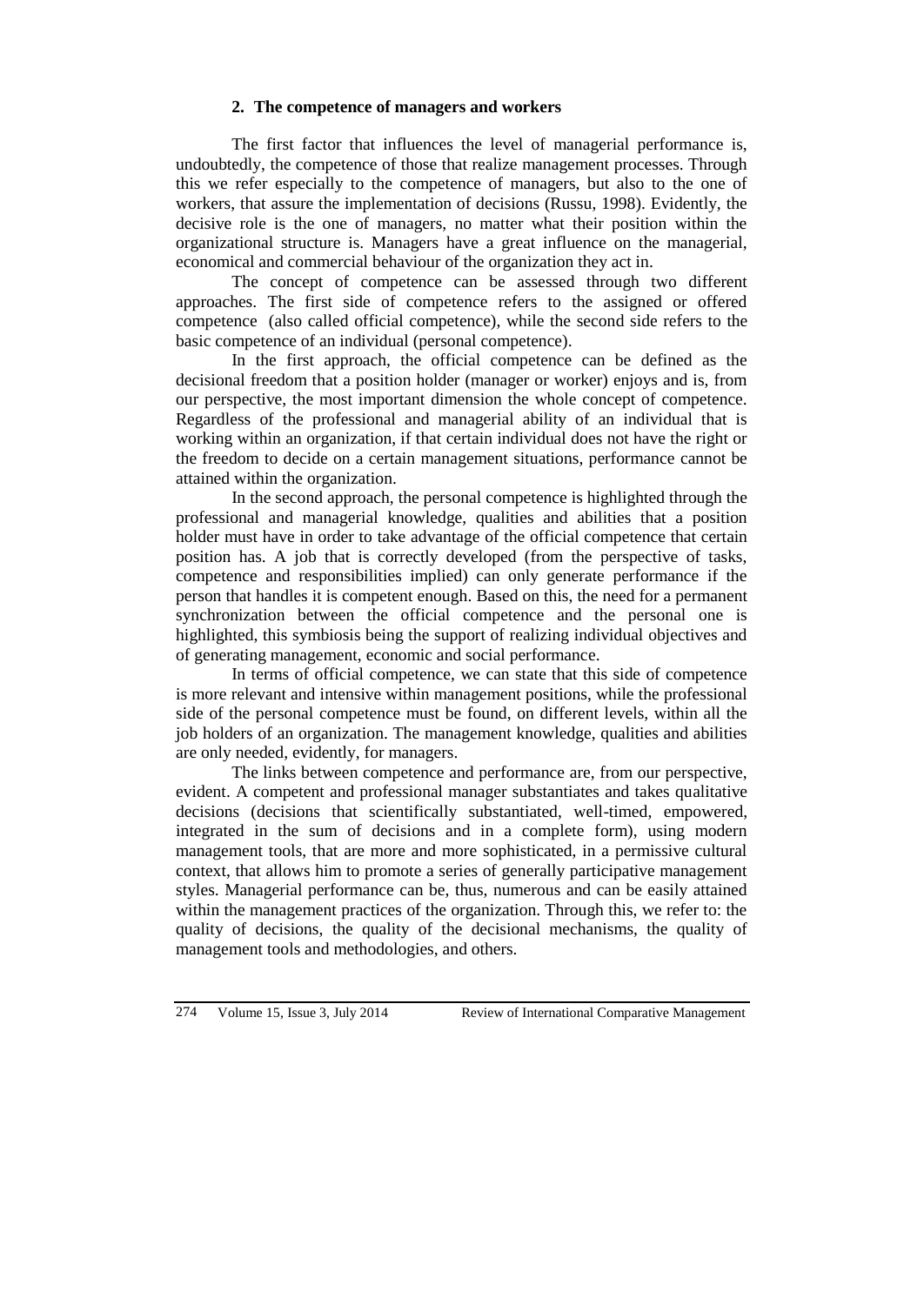# **3. Organizational culture**

Organizational culture, the second factor of influence, can be defined as "the sum of values, beliefs, aspirations, expectation and behaviours built over time in each organization, that are predominant within it and that directly and indirectly influence its functionality and performance" (Nicolescu, Verboncu, 2008). This factor is one most important determinants of generating managerial and economical performance within an organization.

The organizational culture can be highlighted, generally speaking, through:

- symbols;
- ❖ organizational values:
- $\triangleleft$  behavioural norms:
- ❖ rituals and ceremonies:
- $\triangleleft$  stories and myths.

Each component of the ones presented above has a different influence on the level and the structure of organizational and individual performance, based on the role and the place they have within the organizational culture (Verboncu et al, 2008). Furthermore, stating these elements cannot be done without a proper definition of the functions that it has on an organizational level, materialized in:

- $\triangle$  the contribution to the development of the relations between the organization and it stakeholders;
- $\bullet$  assuring the interface between the national and the individual culture;
- $\bullet$  modelling the individual and the group identity;
- determining in a decisive way the behaviours of the members of the organization;
- \* assuring the feel of being part of a specific collective;
- offering protection to the members of the organization.

We must mention the fact that generating performance, efficiency and effectiveness within an organization is dependent on the manner in which all of these activities are realized.

In the context of the organizational culture, an important component lies within the managerial culture, that aims at the same forms of manifestation as the organizational one, approach the managers' point of view. Their managerial styles, decisions and actions are profoundly influenced by it.

This form of culture has multiple influences on managerial, economical and social performance, among which the most important are the following ones:

- $\cdot \cdot$  it assures the focalization of efforts on an objective or a set of objectives;
- $\div$  it develops a strong motivation for employees in attaining the expected results;
- $\div$  it offers a structure and a system of mechanisms that coordinates the efforts of employees, without the use of formal procedures and systems.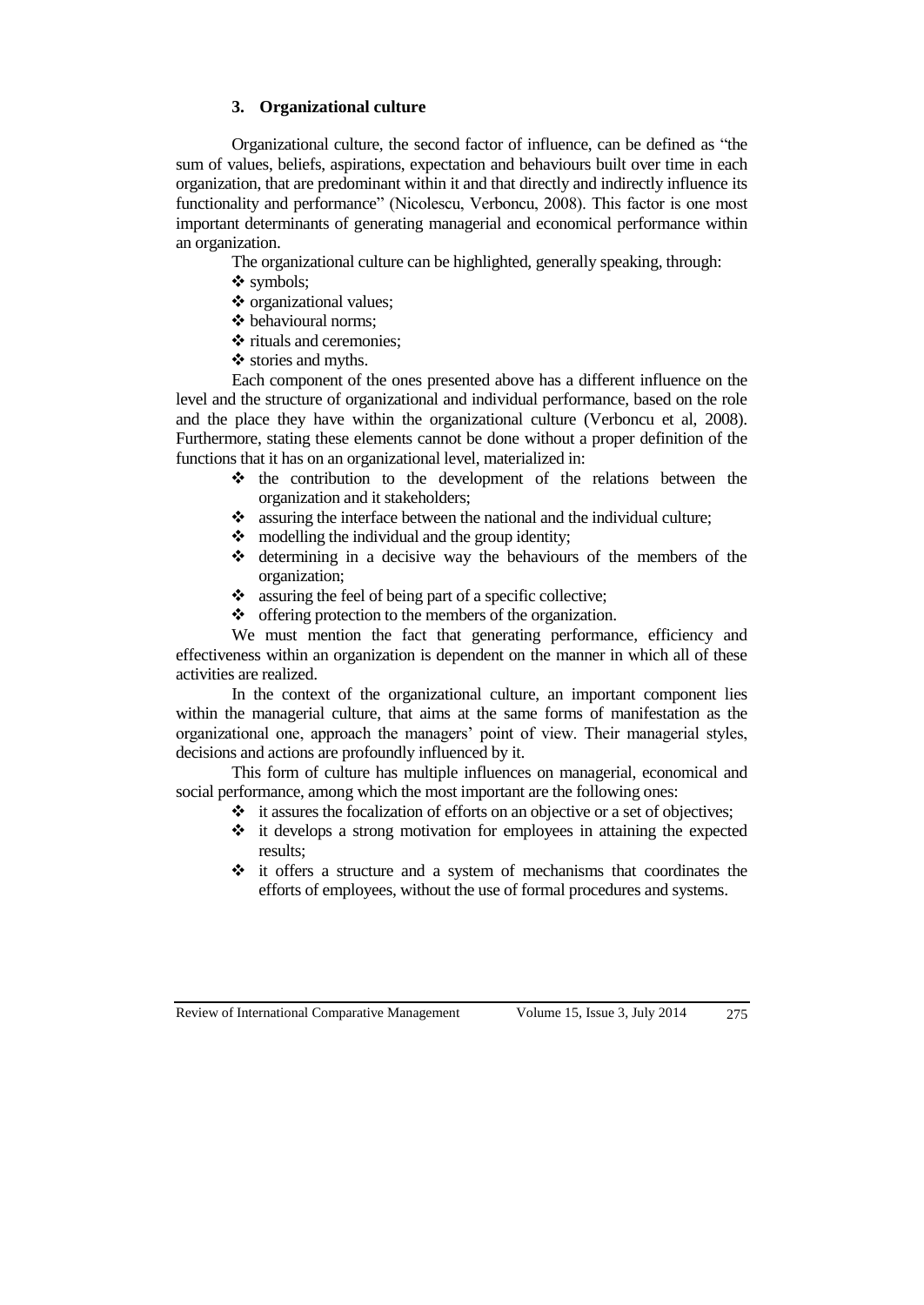Such means are the evident consequence of the functions that the managerial culture must fulfil:

- decisively motivating the managers and the workers in attaining performance;
- $\triangle$  offering a vision and being part of a special social class for managers;
- $\triangle$  being an important factor in promoting and helping changes within the organization;
- $\triangleleft$  favouring the process of organizational learning;
- $\bullet$  assuring an coordination of values within the organization;
- $\cdot \cdot$  realizing a "cultural control" of the organizations' evolution;
- $\bullet$  contributes to attaining the synergy effect within the organization;
- $\triangleleft$  allows obtaining a competitive advantage.

It is evident that, for the operating these functions, an active involvement of managers is required, especially of the ones from the superior levels of management. This can be done through managerial styles that are suited for performance and through a form of leadership that is also a generator of efficiency and effectiveness (Verboncu et al, 2011).

Passing through these theoretical and methodological issues – the manifestation forms of the culture and the functions of the organizational and of the managerial cultures – allows us to highlight the impact that these elements have on organizational and individual performance. The synthesis of these influences is reflected in the following figure:



**Figure 1. The links between culture and performance**

In terms of the different forms of manifestation for the organizational culture and for the managerial one, we can highlight the following major influences on the performance of the organization: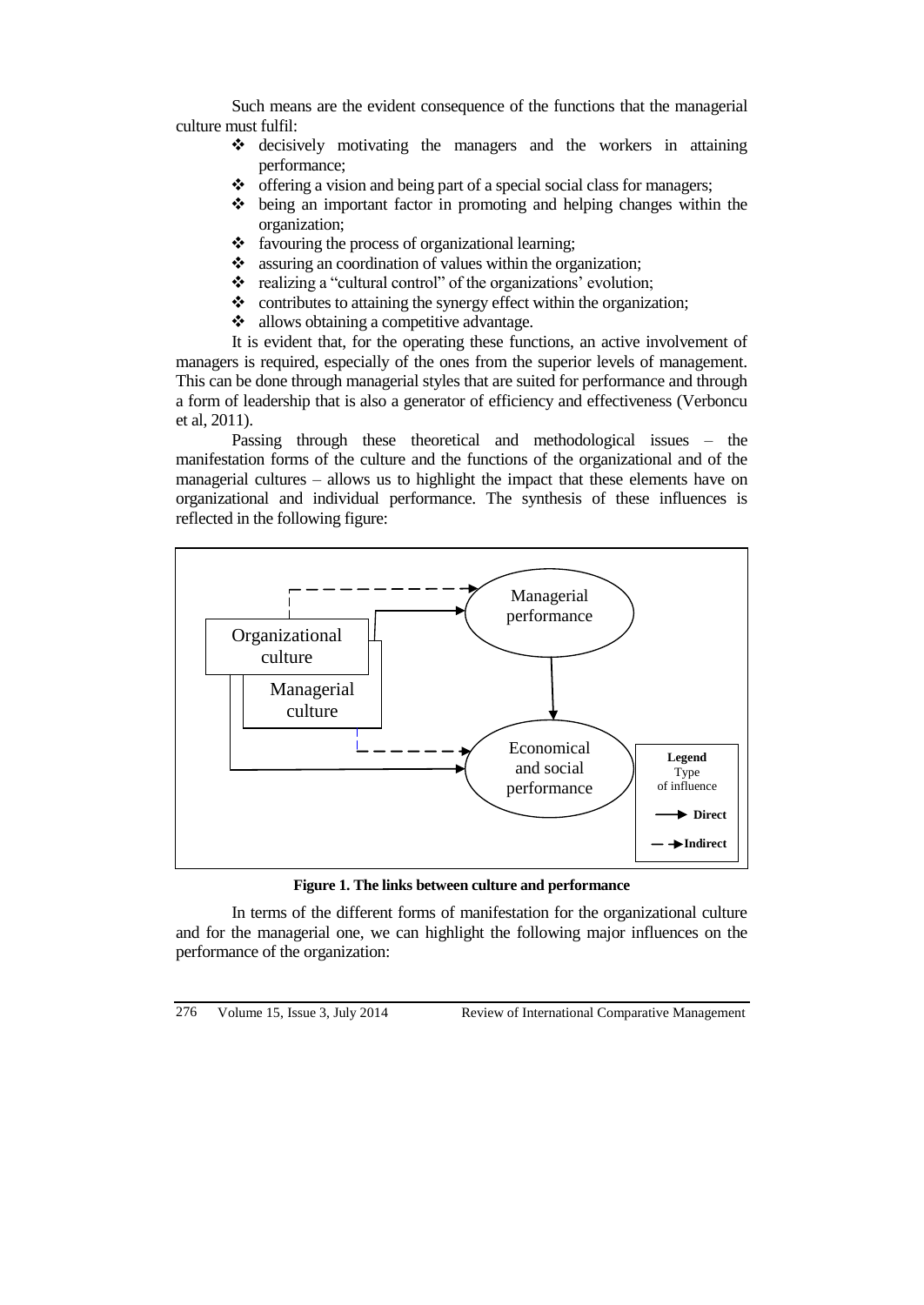**Symbols**, that define a series of organizational phenomenon and their manifestations – actions, verbal symbols and material symbols – have a low impact on performance, this impact being, in general, indirect. Through them, order and strictness are assured and the functionality of culture is determined. Frequent changes in the management teams of organizations (we mainly refer to organizations that have a state capital – majority or integral) can lead to the destruction of symbols to which employees synchronized. This can have a negative impact on their activity in terms of realizing the set objectives. Furthermore, some new symbols might appear, under the form of slogans (like "one-term managers"), that generate inefficiency, lack of involvement in running work processes and even defiance of common sense. For example, the slogan mentioned above (one-term manager) gains cultural, managerial and economical significance, due to the fact that these managers are politically appointed in their position within state-owned organizations. They know the fact that their tenure is only four years long, a period in which, in many situations, the focus is put on personal interests and not on assuring the premises for obtaining performance and satisfying the economical interests of the main stakeholders. If we associate this situation with the questionable managerial and professional competence of such managers, we can highlight the image of some inefficiency-generating scenarios, that are opposed to obtaining performance.

 **Organizational values** – the beliefs and the values of the organizations that are found in the ideology, the philosophy of the organization. In the view of some US specialists (Cushner, K., Cherrie, C., Young, M., Richard, W., Francis, D., Woodcock, M.), a value is a form of belief that states that a specific way of managing or of attaining a result is preferred, at a personal and social level, to another way, that is opposite to the first one.

Values, expressed in the most simple way, have to meet a series of conditions:

- they are chosen from a series of options;
- $\triangle$  they must be harmonized with each other;
- $\triangleleft$  they must be clearly defined;
- $\triangleleft$  they must be numerically limited;
- $\triangleleft$  they must be realistic;
- $\triangleleft$  they must stimulate performance;
- $\triangle$  they must attractive and must generate a feel of pride;
- $\triangleleft$  they need to be communicable:
- $\triangleleft$  they need to be written.

The system of values that is generally promoted by the top management must be known, understood and assumed by the majority of the employees. Through this, an active and responsive involvement is assured, in terms of realizing objectives and, thus, of attaining performance.

 **Behavioural norms** – these norms of conduit can be formal (set through official rulings of the management) and informal (set in an unofficial manner by the members of the organization or by a group within it). The impact of these elements on performance is profound. Formal groups, found in an organization as departments, as well as the informal ones must have convergent activities in order to attain the set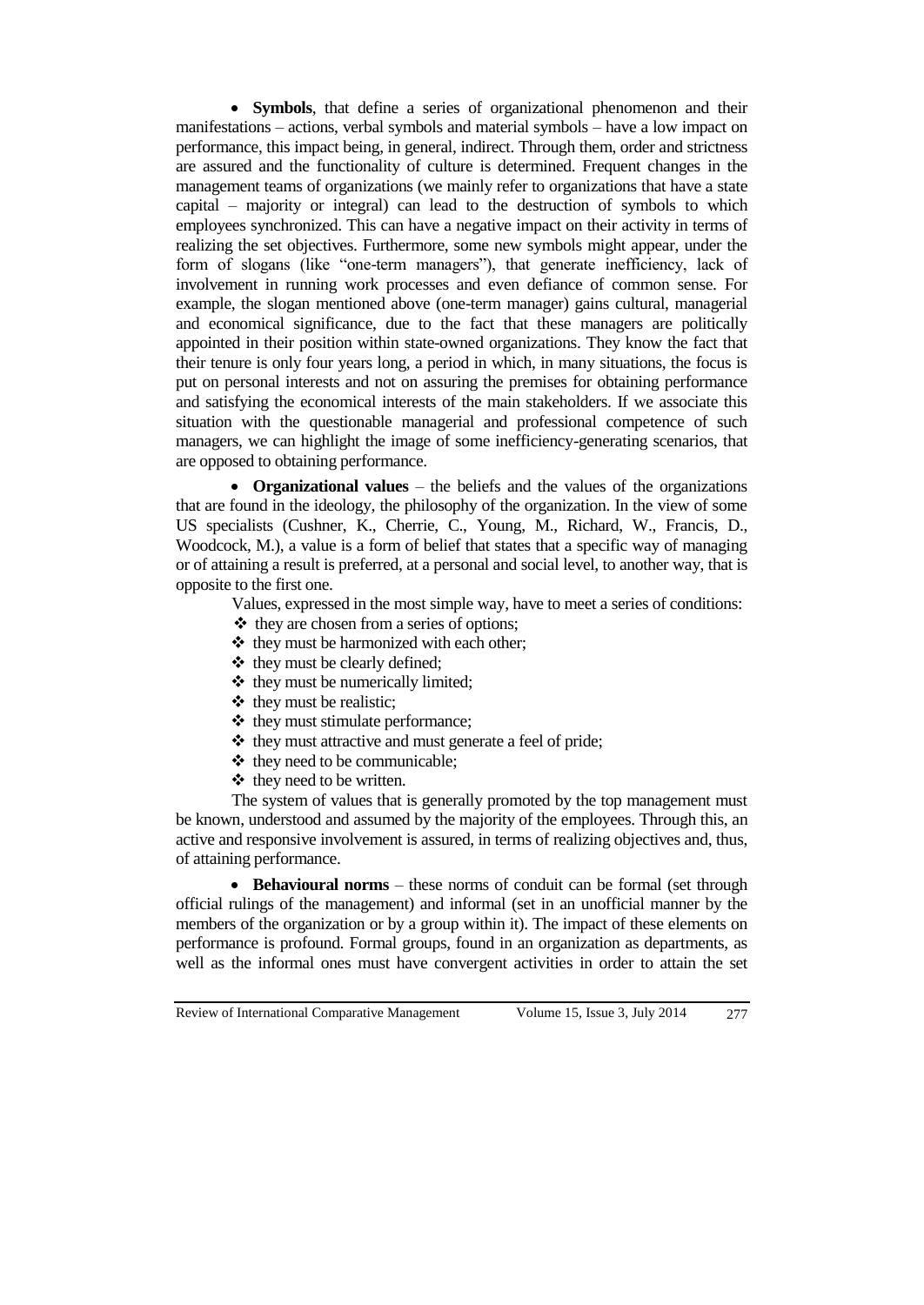objectives. Based on a certain mentality and supported by an adequate motivation, the behaviours of employees aim at obtaining results (performance), while maintaining the lowest level of resource consumption.

# **Rituals and ceremonies**

Rituals are a set of planned actions, with an emotional content, that combine different ways of expressing the organizational culture (Năstase, 2004). These rituals can be: personal, focused on tasks/objectives, social, organizational.

Ceremonies are collective manifestations, of a formal and solemn manner, that express a knowledge of the firms' traditions and history.

Both of these components serve generating performance, as long as the focus is on organizational rituals.

# **Stories and myths**

Stories are "an important mean of understanding organizational culture, of getting a feel and deciphering the meanings that the members of an organization allocate to the different events happening within the organization".

Myths, the organizational metaphors, are an expression form, that sends symbolic messages within the organization.

The stories refers to success or failure stories of the members of the organization, while myths are unique for it, making a reference to past periods and to persons that can be considered "historic" figures.

Both can be significant challenges for the staff of an organization in terms of starting major changes in functionality and in the management area of the activity, while maintaining a performance-oriented approach for the results.

It is obvious that through both the forms of manifestation and the functions that were already stated, the organizational and managerial cultures are very important factors of influence for performance. All of the big organizational changes, of the major changes in social and micro-economical management are a result of the changes implemented at a cultural level.

The organizational reengineering and the managerial one, promoting knowledge-based management and other such methods highlight the organizational and the managerial culture as a cause for which an organization can remain outdated.

The passing to strong cultures is, by far, an important premise of obtaining efficiency, effectiveness and performance at decisional and operational levels. Regardless of the "culture – efficiency/effectiveness" models (the model referring to the level of objective completion, the "natural systems" or "open systems" model, the "internal decision process" model, the "strategic behaviours" model), it is unanimously felt that organizations with a strong culture obtain superior performance, in comparison to the ones obtained by their competitors.

The functions of the managerial and organizational cultures allow us to identify other means of influencing managerial, economical and social performance. Professor Ph.D. Ovidiu Nicolescu (2004, p. 371) has presented them in a very relevant figure, that has been further developed by us – by adding different elements, based especially on the first type of performance.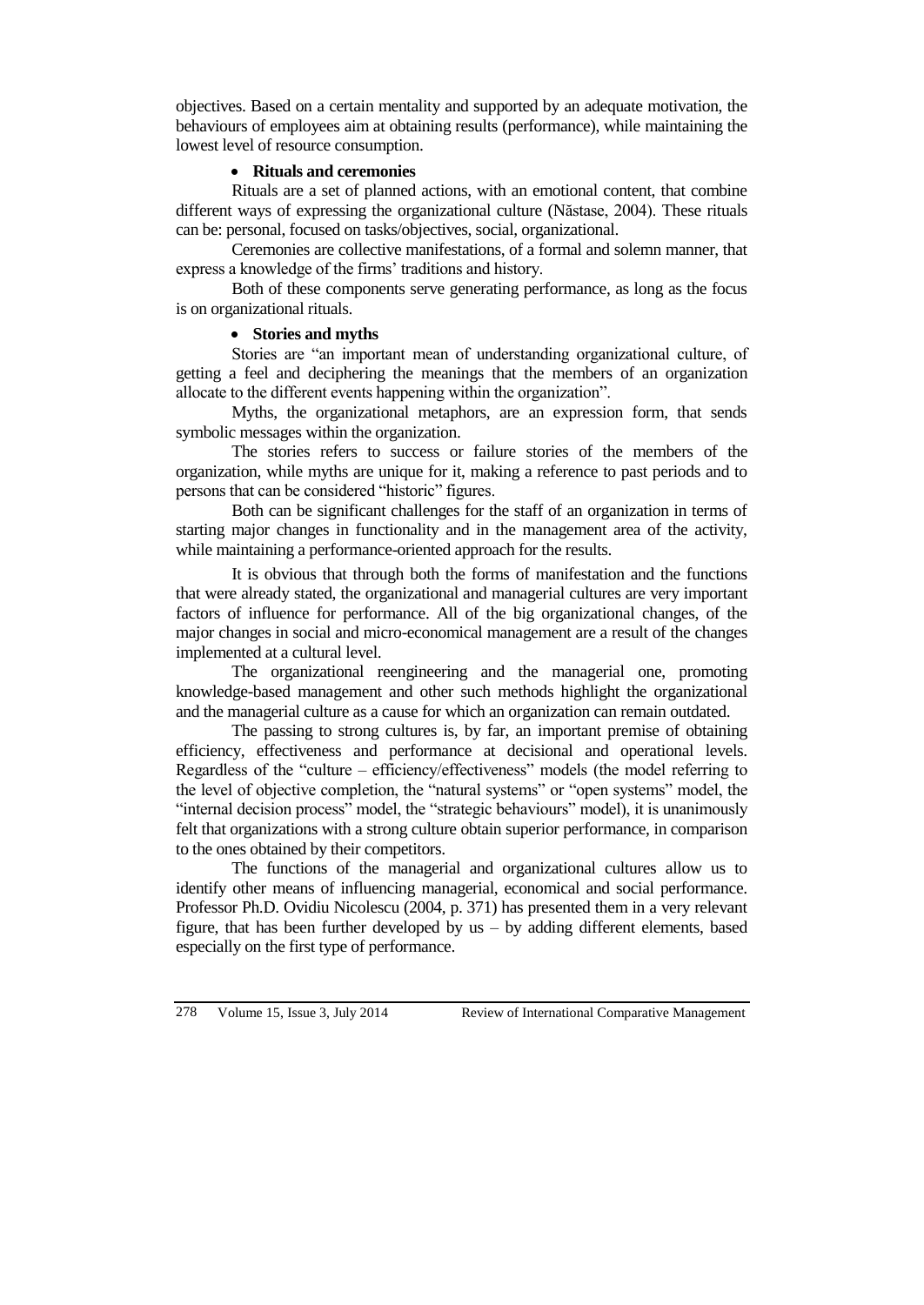

**Figure 2. The influence of culture on performance**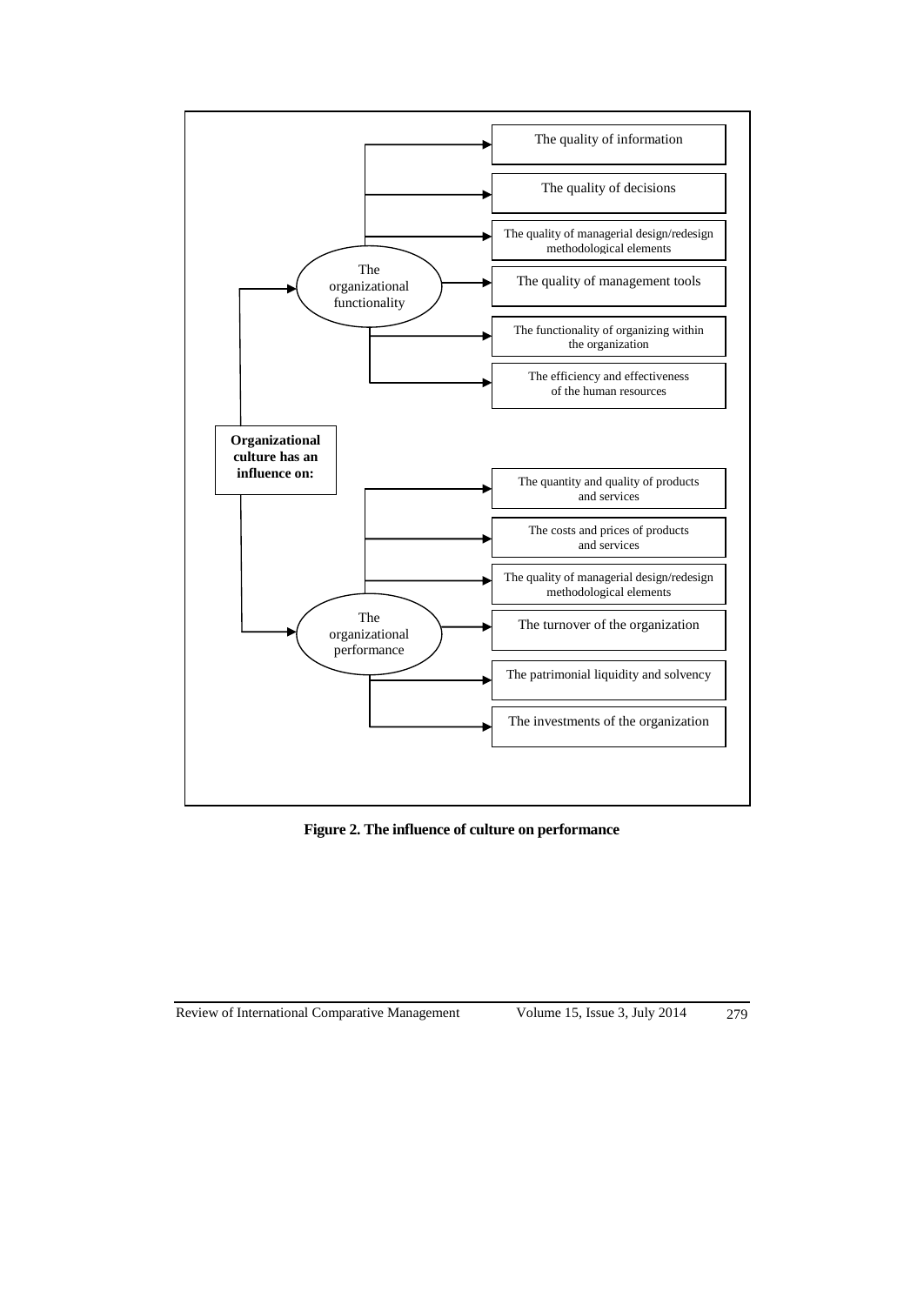# **4. National and international environment**

It is defined as the set of exogenous elements of the firm, of a economical, technical, political, demographic, cultural, scientific, organizational, legal, psihosociologic, educational and ecological nature, that marks the setting of an organizations' objectives, obtaining the resources needed, adopting and applying the decisions for their realization (Nicolescu et al., 2011, p. 366).

The environment has a range of influences on the organization, through a set of factors, that are presented in the following figure.



**Figure 3.The factors of the organizational environment**

Some of the types of factors stated above have a decisive influence on the functionally and on the management of the organization, on the managerial, economical and social performance attained at the level of the organization (Burduş, 2013).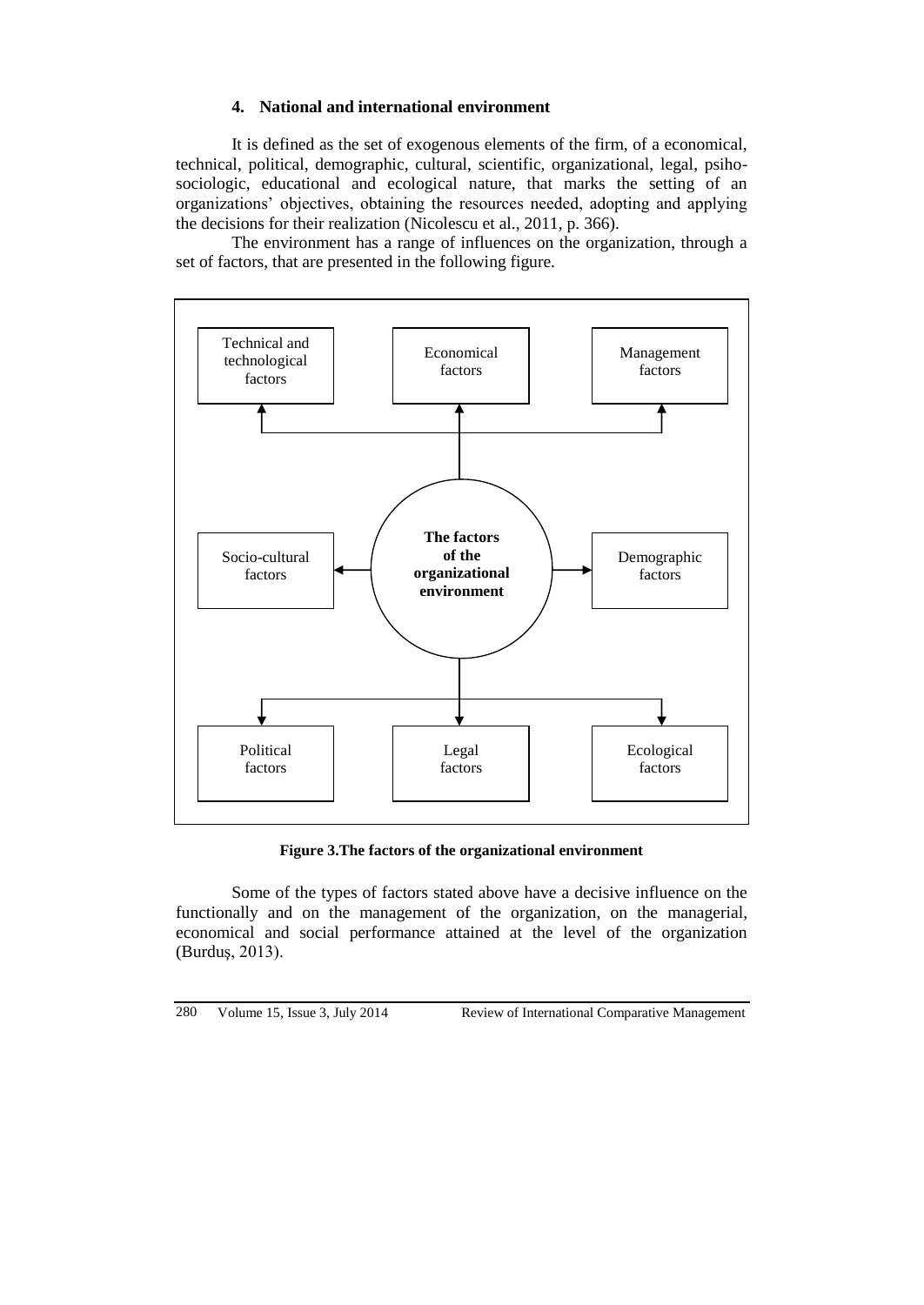The economical factors, found mainly within the internal and external markets, the economic-financial leverages, the banking system, the capital markets, have a major influence on the formation, the functioning and the development of the firm, but also on the management of it. This last part can be motivated through the fact that, directly or indirectly, these factors have an influence on the sources for obtaining resources needed for running organizational work processes, on the effective realization of its mission, on the level of obtained results that might be performance. A single example is relevant in this situation, an example that is presented in the following rows.

The economic and financial leverages (the taxation system, the interest rates, the material incentives, etc.) can act as administrative instruments (nowadays, these fact is obvious) or as management tools (a desired state, from our perspective). Quantitatively (the number of taxes, etc.) and qualitatively (the way in which the firm is influenced, the level of taxation, the level of the interest rates, etc.), these leverages can facilitate or aggravate the following elements:

- sales and, based on this, realizing a certain level of the turnover;
- ways of obtaining competitive advantage on a market;
- $\bullet$  costs:
- profits and profit rates;
- labour productivity, in terms of promoting a series of extensive means of realizing the objective (cuts or increases of prices/tariffs);
- the quality of the human factor (managers and workers), in terms of allocating or not allocating the needed sums of money for the professional and managerial training of it. Through this, the managerial performance or counter performance that influences the economical and social ones are also highlighted.

The management factors – the national economic strategy, the organization system of the economy, the ways of coordinating it, the quality of the recommended management tools – influence both the functionality of the firm and its management. For example, the system in which the economy is organised assures a certain process-based and structural organization of it.

The lower level of decentralization, the politically-based hiring of certain managers within publicly-held organizations – just to mention the two most important issues within this type of factors – will most certainly lead to the usage of an empirical management, one that is unable to attain management performance and to satisfy the economic interests of the main stakeholders.

In a similar mode, the influence of the other types of national and international environmental factors can be highlighted.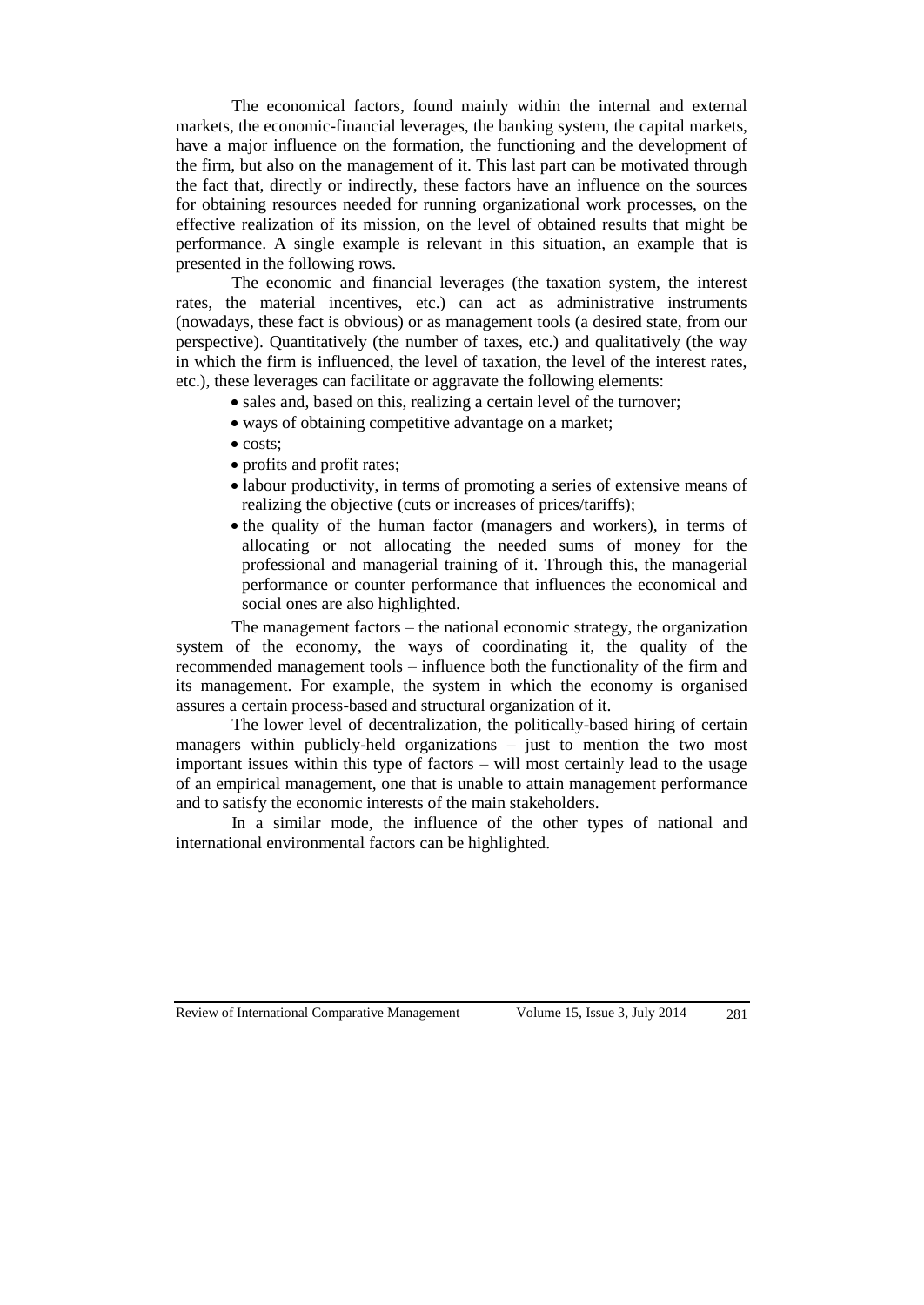

**Figure 4. The environment – culture – competence – performance links**

### **5. Conclusions**

As stated within this paper, the main factors of influence for the management performance of an organization are considered to be the following ones: the competence of managers and workers; the organizational culture; the national and international environment of the organization. Each of these three factors has a specific influence on the level and the structure of the performance that a certain organization attains within the management area of its activity.

The competence of the members of an organization is decisive for any organization. A competent and professional manager takes qualitative decisions, using modern management tools. He or she also promotes a series of generally